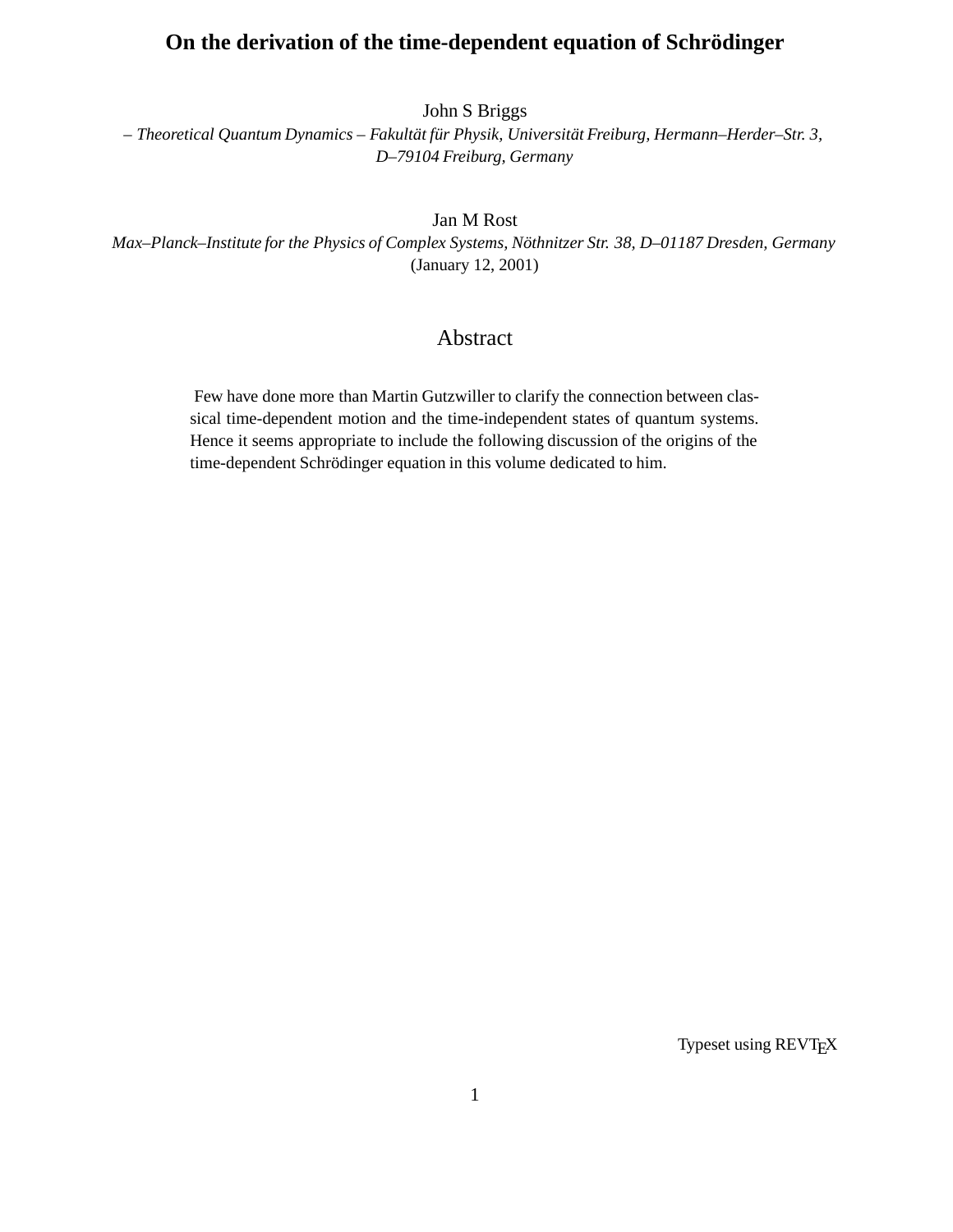#### **I. INTRODUCTION**

In all books which develop quantum mechanics from the Schrödinger equation it is considered that the time-dependent equation (TDSE) is more "fundamental" than the time-independent equation (TISE). In the TDSE

$$
\left(H_{\mathcal{S}}(t) - i\hbar \frac{\partial}{\partial t}\right)\psi_{\mathcal{S}}(t) = 0\tag{1}
$$

for some quantum system S it is usually pointed out that time is a parameter, not enjoying the status of a quantum operator. However, it is almost never pointed out that the time occurring in  $H<sub>S</sub>(t)$  *always* is a *classical* time arising from the classical time development (according to Newton or Maxwell equations) of external fields or material particles interacting with the quantum system. In this sense the TDSE is, from the outset, a mixed quantum-classical equation. Having postulated Eq. (1), the authors of standard quantum mechanics text books then discuss the special case of a time-independent Hamiltonian, when the solution of Eq. (1) can be written in the form

$$
\psi_{\mathcal{S}}(t) = \phi_{\mathcal{S}} \exp\left(\frac{i}{\hbar} E_{\mathcal{S}} t\right) \tag{2}
$$

to give the TISE

$$
(H_{\mathcal{S}} - E_{\mathcal{S}})\phi_{\mathcal{S}} = 0. \tag{3}
$$

The form of Eq. (3) enforces the assignment to the quantum system of a wavefunction oscillating in time. For example, to quote Feynman and Hibbs [1] "for this special solution the wavefunction oscillates with a definite frequency ... which corresponds, in classical physics, to the energy". That is, the student of quantum mechanics is asked to accept that all matter, even though in *stationary* quantum states described by Eq. (3), have wavefunctions which oscillate in time. This disturbing property is only slightly ameliorated by pointing out that in any expectation value of a measurable quantity the phase factor cancels to give a time-independent value. Surely, this suggests that the phase factor and indeed the time dependence in Eq. (2) is redundant? However, there is a more serious objection to the solution Eq. (2) and its Feynman-Hibbs interpretation. An oscillation *frequency* is, by definition, positive definite. However, the quantity  $(E<sub>S</sub>/\hbar)$  is not absolutely defined and can take on any value, negative or positive, arbitrarily large, according to where the zero of energy is fixed.

As we will illustrate below, there are other serious problems in the derivation and application of the TDSE to isolated quantum systems. In a previous paper [2] we outlined an alternative point of view, well-known in atomic collision physics [3,4] from which to derive the TDSE, avoiding many ad hoc assumptions made in standard texts. In [2], hereafter referred to as paper I, the starting point is the TISE for a closed, energy conserving, quantum object comprised of two parts, called the system and the environment. In the limit that the environment can be treated classically, it provides a time variable with which to monitor the remaining quantum system whose development, as viewed from the environment, is governed by the TDSE for the system alone. This derivation shows explicitly that the origin of the classical time in  $H<sub>S</sub>(t)$  is due to coupling with the classical environment, and that the parametric derivative  $\frac{\partial}{\partial t}$  arises from the transition of environment variables from quantum to classical behaviour.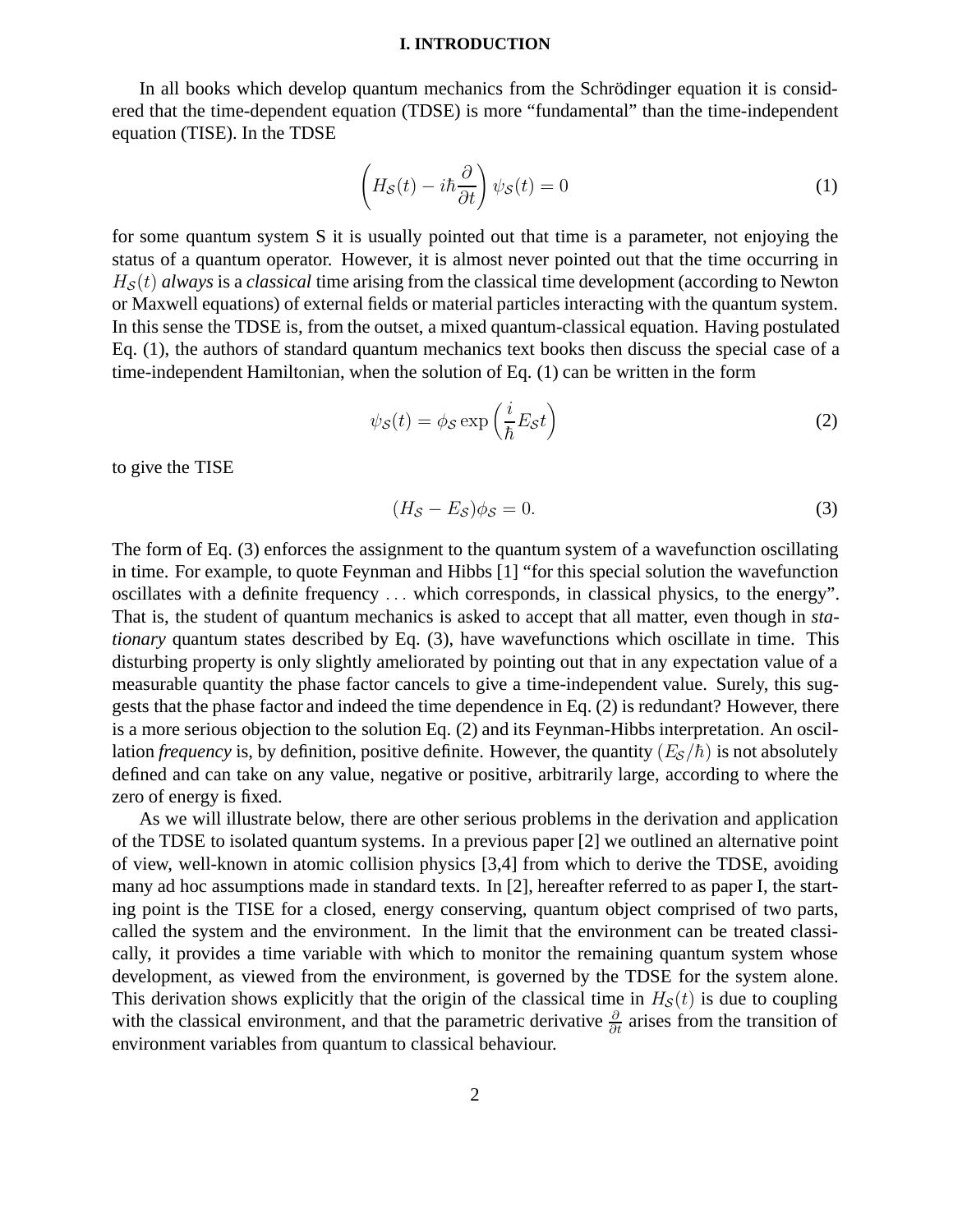In this paper we return to this problem in order to clarify issues raised to us by several colleagues and to amplify certain aspects of the derivation given in paper I. In section II we give an historical account of the origins of the TDSE Eq. (1), since in our opinion this throws much light on the way in which this equation has been introduced in generations of quantum mechanics text books. In section III we discuss the attempts that have been made to remove the mixed classicalquantum nature of the TDSE by elevating time to a quantum variable, rather than a parameter. In turn these efforts have spawned a host of papers on the 'derivation' of an energy-time uncertainty relation and this problem is discussed also in section III. In section IV we present the derivation of the TDSE with a more careful description of the transition of the environment to classical behaviour than was given in paper I. In section V it is pointed out that a completely analogous procedure has been suggested for the introduction of time in a Schrödinger representation of quantum field theory including quantisation of both gravity and matter.

#### **II. HISTORICAL DEVELOPMENT**

It is not usually pointed out that, unlike the authors of most text books, Schrödinger derived first the TISE, not the TDSE. He used a variational argument [5]. This appears to us still the most simple and direct way to introduce quantisation. Although not quite the way of Schrödinger one proceeds from the classical relation for a closed system at energy E

$$
H(p,q) = E \tag{4}
$$

or constraint

$$
(H - E) = 0 \tag{5}
$$

to the quantum equivalent

$$
\langle \psi | \hat{H} | \psi \rangle = E \langle \psi | \psi \rangle \tag{6}
$$

or constraint

$$
\langle \psi | (\hat{H} - E) | \psi \rangle = 0. \tag{7}
$$

In the quantum constraint Eq. (7) all classical variables  $(p, q)$  from Eq. (4) are replaced by quantum operators  $(\hat{p}, \hat{q})$ . Variation of the state vector  $\langle \psi |$  in Eq. (7) leads directly to the TISE

$$
(\hat{H} - E)|\psi\rangle = 0\tag{8}
$$

This derivation requires only that we replace measured quantities by expectation values of the corresponding quantum operators.

Schrödinger had much more difficulty with the TDSE. Indeed it is very clear that he was looking for a second-order equation of form similar to the electromagnetic wave equation in which matter waves are described by time-dependent real wave amplitudes, exactly as the classical components of the electromagnetic field. In his second communication of 1926 [6], in which he introduces the TDSE, very clearly Schrödinger was influenced by the well-known analogy between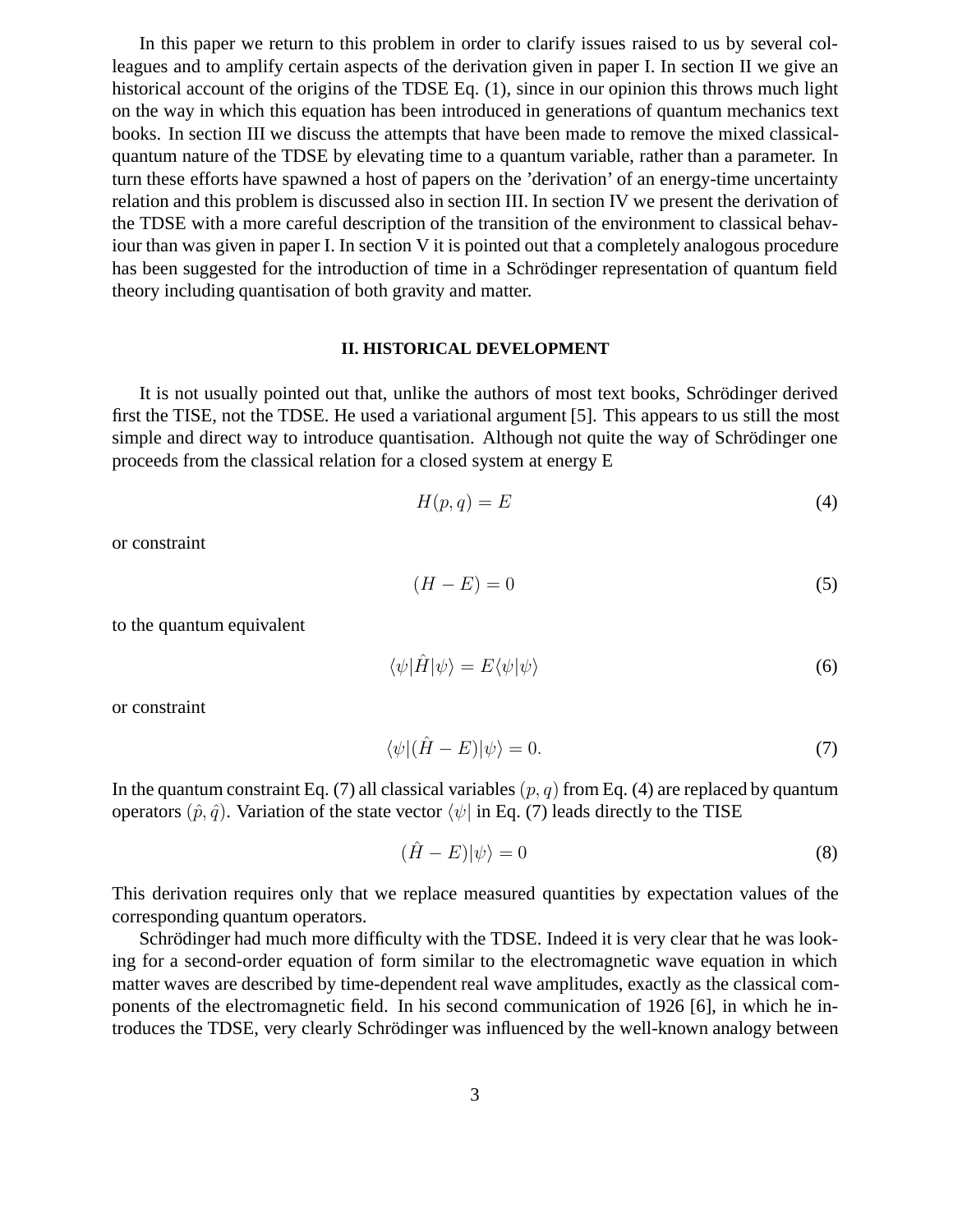wave optics and the Hamilton-Jacobi theory of classical mechanics and sought to deepen the analogy in formulating a wave theory for matter in which Hamiltonian classical mechanics would be the "geometric optics" limit. Hence his first suggested TDSE has the form

$$
\Delta \psi - \frac{1}{u^2} \frac{\partial^2 \psi}{\partial t^2} = 0 \tag{9}
$$

identical to the classical wave equation with the phase velocity  $u$  given by

$$
u = E|\nabla W|^{-1} = E(2(E - V))^{-\frac{1}{2}}
$$
\n(10)

where W is Hamilton's characteristic action function. With Eq. (10) the TDSE appears as

$$
\Delta \psi - \frac{2(E - V)}{E^2} \frac{\partial^2 \psi}{\partial t^2} = 0 \tag{11}
$$

and is clearly applicable to energy-conserving systems of total energy  $E$ . This equation, together with the TISE Eq. (8) in the form

$$
\Delta \psi + \frac{2(E - V)}{\hbar^2} \psi = 0 \tag{12}
$$

were introduced at the beginning of Schrödingers fourth 1926 communication [7] as the fundamental equations of the new mechanics. We note in passing that Eq. (11) does not contain  $\hbar$ ! It is perhaps not uninteresting in the context of the present paper to remark that Schrödinger's motivation in deriving an alternative TDSE to Eq.  $(11)$  was to eliminate the energy E from the equation, so making the equation applicable to non-conservative systems. In such systems Schrödinger considered that the time dependence arises from time-dependent potentials, in analogy to friction in classical mechanics. As a postulate, he introduced a time dependence  $\exp(-iEt/\hbar)$  into the wavefunction so that Eq. (11) leads to Eq. (12) after time differentiation, i.e.

$$
\frac{\partial^2 \psi}{\partial t^2} = -\frac{E^2}{\hbar^2} \psi \,. \tag{13}
$$

Since Eq. (12) is linear in E, elimination using Eq. (13) leads to a TDSE of *fourth* order. However, almost immediately Schrödinger saw that by admitting *complex* wavefunctions he could use

$$
\frac{\partial \psi}{\partial t} = -\frac{iE}{\hbar} \psi \tag{14}
$$

to arrive at what we now call the TDSE

$$
\Delta \psi - 2V\psi = -2i\hbar \frac{\partial \psi}{\partial t}
$$
  
or 
$$
(-\frac{1}{2}\Delta + V)\psi = i\hbar \frac{\partial \psi}{\partial t}
$$
 (15)

The complexity of the ensuing wavefunction was a problem for Schrödinger who in the last paragraph of [7] suggests that Eq. (15) is probably merely a surrogate for a fourth-order real wave equation applying to non-conservative systems. In section (4) we will return to this problem of why the wavefunction is complex. The first application of Eq. (15) in [7] was to the interaction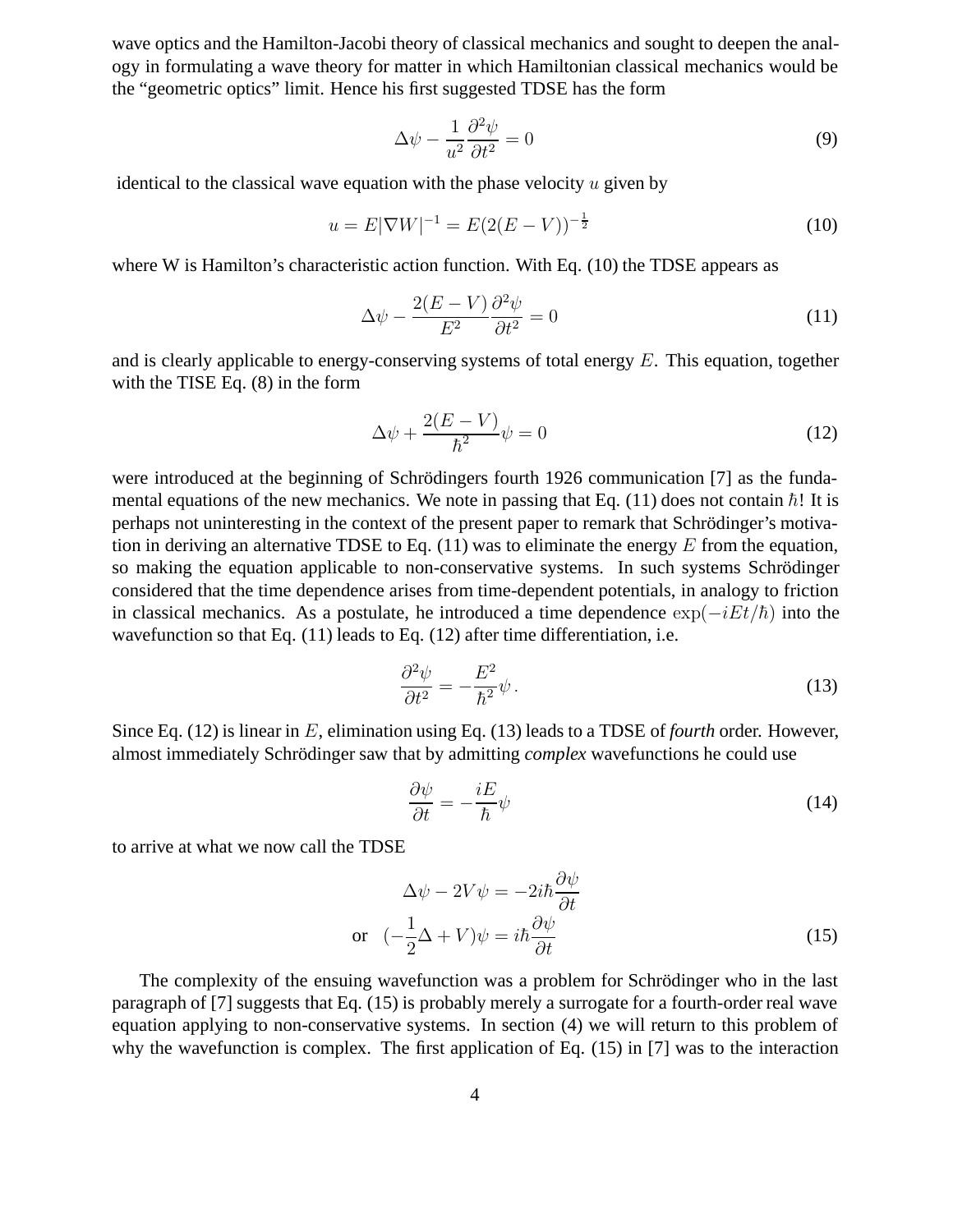of an atom with a classical electric field to give a time-dependent potential  $V(t)$ , a problem also considered in the famous 'Dreimännerarbeit' of Born, Heisenberg, and Jordan [8]. It is interesting that at this stage in the development of quantum mechanics it was not known how to quantise fields or even the free motion of particle beams. Hence, in both [7] and [8] they are considered as *external* sources perturbing the stationary atom. Nevertheless, and very important for the following, it was recognized that such a description is a *classical* treatment of the external source, valid when its energy is much greater than atomic energies. To quote the Dreimännerarbeit  $[8]$ 

"'In this sense one could, for example, treat the action of a strong alternating electromagnetic field on an atom entirely as the influence of an external force with neglect of the reaction, since the field energy can be regarded as infinitely large compared with that of the atom. The action of  $\alpha$ -particles upon the electrons of an atom could also be regarded as an 'external force' as in classical theory..."

To summarize, Schrödinger saw the TISE as the fundamental equation of wave mechanics, deriving it from a variational principle. The TDSE was introduced in an ad hoc way with the aim of describing quantum systems subject to a time-varying perturbation. It was clear to all the founding fathers of quantum theory that such an external perturbation arises from a *classical* treatment of an external environment. Within a few years after 1926, techniques to quantise external electromagnetic fields and particle beams were developed. Following work of Born, in 1931 Mott [3] described the impact of  $\alpha$ -particles on atoms by treating both atom *and* beam quantum-mechanically with the TISE. Then he showed that for a high energy beam he could describe its motion classically resulting in a time-dependent Hamiltonian and TDSE for the atom alone. The generalisation of this derivation of the TDSE given in paper I removes the necessity to postulate a  $\exp(-iEt/\hbar)$ dependence as done by Schrödinger and, we feel, belatedly completes the development of the TDSE from the TISE, which was begun in his monumental 1926 papers.

In modern quantum mechanics text books little reference is made to Schrödinger's order of development or to his difficulties with the TDSE. Rather the TDSE is simply presented as the *fundamental* equation of wave mechanics from which the TISE (and hence a wavefunction with the  $\exp(-iEt/\hbar)$  factor) is derived as a special case for time-independent Hamiltonians. No mention is made of the fact that time is entering only from a classical interacting environment or that the TDSE does not correspond to energy conservation (the fundamental equation of wave mechanics violates the fundamental principle of physics).

The 'derivations' of the TDSE given in text books fall into the three main categories given below (the specific books quoted are to be taken as exemplary only).

- 1) The TDSE is simply postulated (Cohen-Tannoudji et.al. [9], Eder [10]). Here one can raise the objections to the TDSE described above plus the fact that, unlike the postulated TISE Eq. (8), the immediate connection of the TISE with classical mechanics is not obvious.
- 2) The correspondence principle is invoked to re-write the classical equation Eq. (5) as

$$
\left(H(-i\hbar\nabla_q,\vec{q})-i\hbar\frac{\partial}{\partial t}\right)\psi=0
$$
\n(16)

i.e. the correspondence

$$
\vec{p} \to -i\hbar \nabla_q \tag{17a}
$$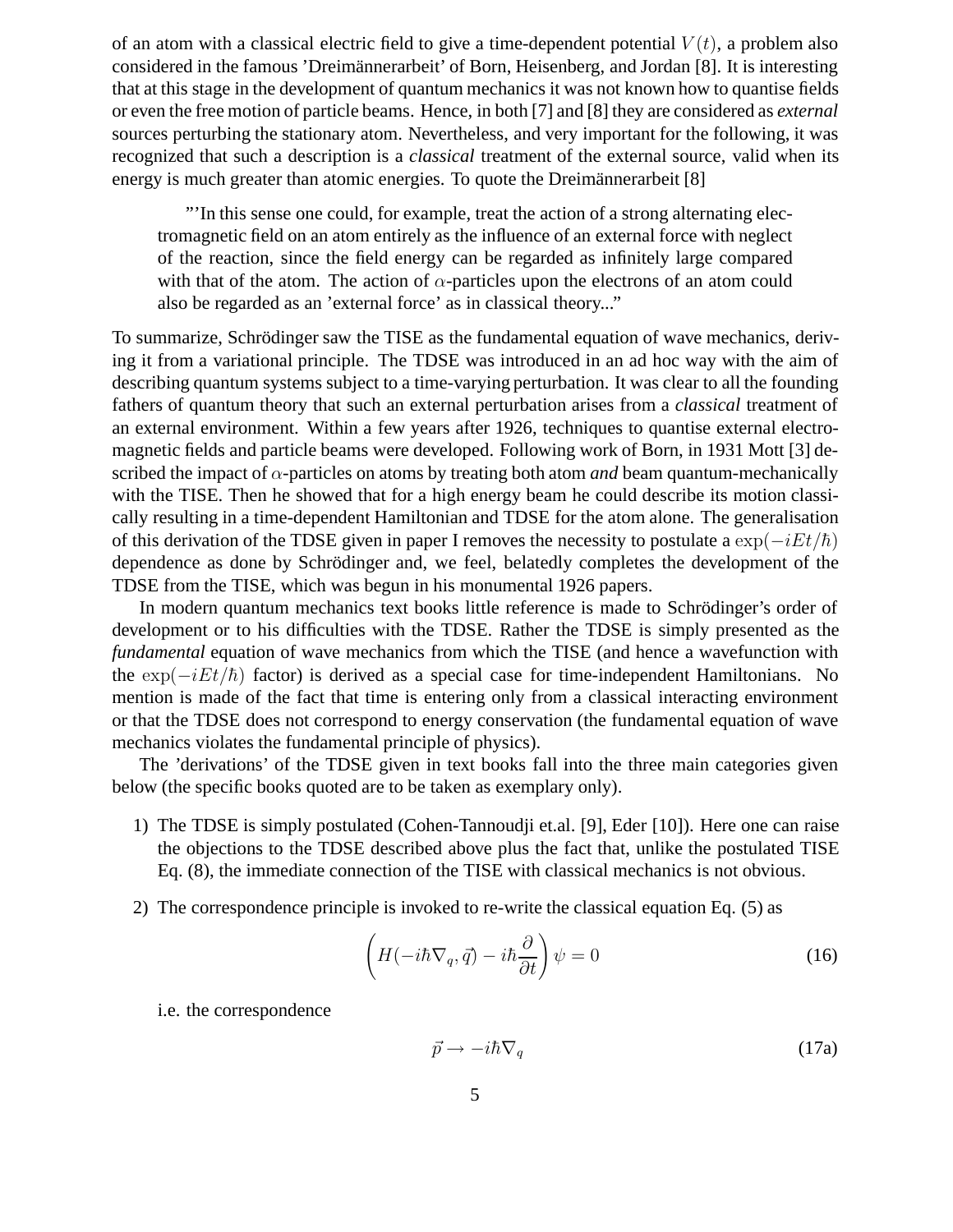$$
E \to i\hbar \frac{\partial}{\partial t} \tag{17b}
$$

is assigned (Messiah [11]). Clearly this is somewhat problematic in that  $E$  is a fixed energy in Eq. (5) but the derived Eq. (16) applies to systems without fixed energy. Somewhat better perhaps is the assignment (Roman [12])

$$
H \to -i\hbar \frac{\partial}{\partial t} \,,\tag{18}
$$

i.e. treating the r.h.s of Eq. (18) as an operator (Bransden and Joachain [13]). However, then one has the problem that, unlike Eq. (17a) where p and q are both operators, H is an Hilbert-space operator but  $t$  is merely an external parameter.

3) One makes plausible that a free matter wave has the form of the plane wave solution of a classical wave equation i.e.

$$
\psi \sim \exp[i\vec{k}\vec{r} - i\omega t] \tag{19}
$$

to remark that for  $E = \hbar \omega = \hbar^2 k^2 / 2m$ , this is a solution of the TDSE

$$
\left(-\frac{\hbar^2}{2m}\Delta - i\hbar\frac{\partial}{\partial t}\right)\psi = 0\tag{20}
$$

for free motion (with constant energy  $E!$ ). Then it is postulated that the equation must also be valid in the general case where a time-dependent potential appears in the Hamiltonian. This approach is used by very many text books. Its origin lies of course in Eq. (19) being the solution of the classical wave equation for a plane wave without dispersion. Then the dispersion relation  $\omega = (\hbar/2m)k^2$  leads directly to Eq. (20). Note that this argument is based entirely on the properties of an energy-conserving system with fixed energy E.

To summarize, all derivations of the TDSE presented in quantum mechanics books known to us proceed according to one of the three methods listed above, all of which rely on loose correspondence-principle or other plausibility arguments. There is no precise explanation of the origin of a time-dependent Hamiltonian or specification of the type of quantum system to which the TDSE applies.

## **III. THE TIME OPERATOR, QUANTUM TIME AND THE TIME-ENERGY UNCERTAINTY RELATION**

The clear recognition by Born, Heisenberg and Jordan [8], also discussed in the introduction, that time enters the quantum Hamiltonian only when some external system is approximated by classical behaviour appears to have been rapidly forgotten. The TDSE assumed the mantle of the fundamental, wholly quantum dynamical equation. Nevertheless, over the last seventy-odd years many physicists have been uncomfortable with the way time is introduced into quantum mechanics and the fact that  $\vec{x}$  and  $\vec{p}$  are Hilbert-space operators but t is apparently not. One strategy has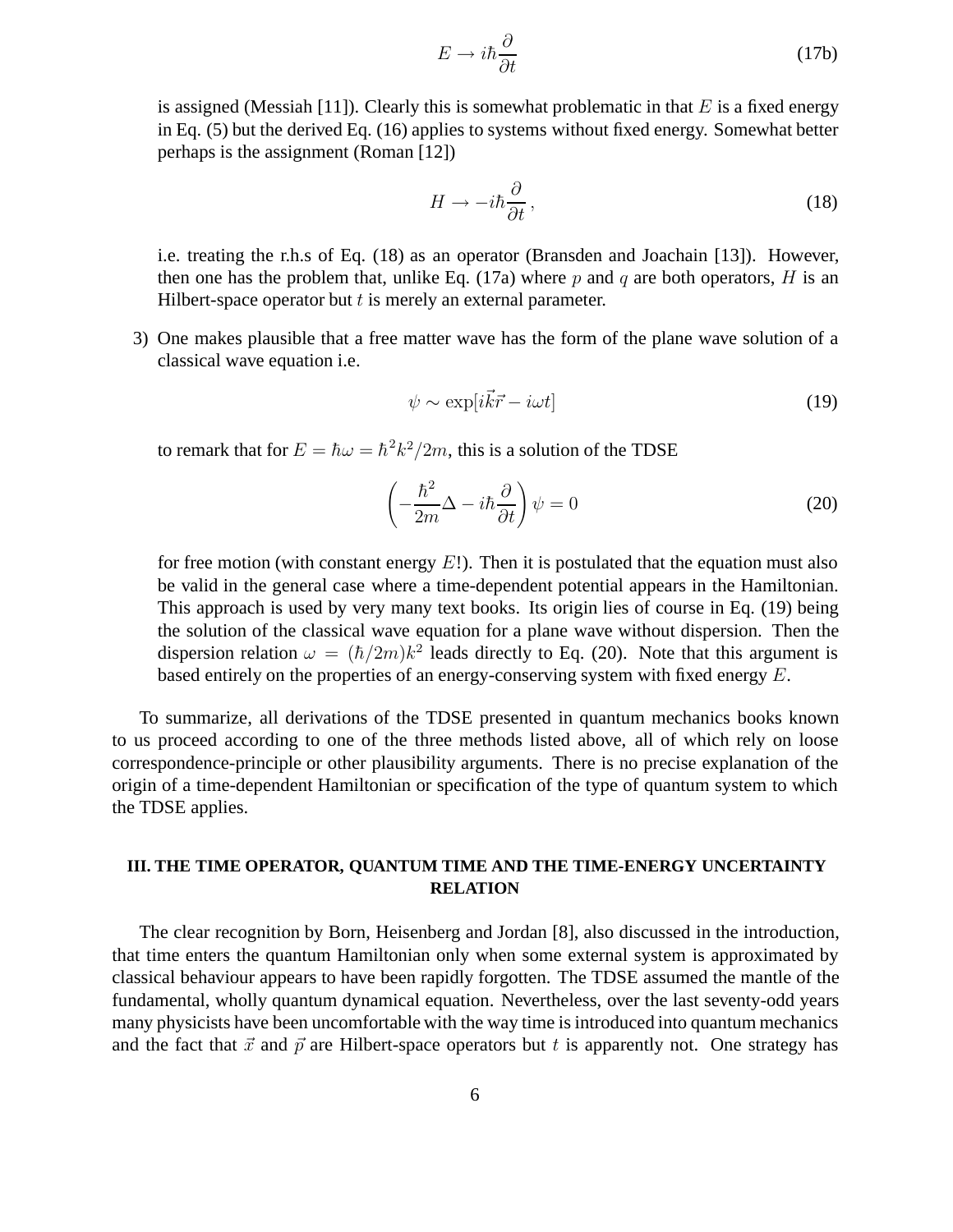been to revise the theory so that  $t$  is also elevated to the status of an operator i.e. to use Dirac's designation [14], to change time from a  $c$ -number to a  $q$ -number.

The fundamental algebra of q-numbers distinguishing them from  $c$ -numbers is of course their non-commutivity as, for example, $<sup>1</sup>$ </sup>

$$
[\hat{x}_i, \hat{p}_i] = i\hbar \tag{21}
$$

On the basis that H and t are canonically-conjugate variables, as are  $\vec{x}$  and  $\vec{p}$ , it was sought to introduce a time operator  $\hat{t}$ , such that

$$
[\hat{H}, \hat{t}] = i\hbar \tag{22}
$$

Pauli raised a fundamental objection to the existence of such a relation by pointing out that the eigenvalue spectrum of  $\hat{H}$  is bounded from below but that of  $\hat{t}$  apparently not [15]. Despite this, prominent authors made suggestions for the definition of  $\hat{t}$ . For example, in 1961 Aharonov and Bohm [16] used the classical relation between t, x and p for a particle of mass m

$$
t = \frac{mx}{p} \tag{23}
$$

to suggest

$$
\hat{t} = \frac{m}{2}(\hat{p}^{-1}\hat{x} + \hat{x}\hat{p}^{-1}),\tag{24}
$$

the non-commutivity forcing the symmetrisation of the expression. As recently as 1996, Grot et al. [17] suggested the more compact form

$$
\hat{t} = \frac{m}{2} (\hat{p}^{-1/2} \hat{x} \hat{p}^{-1/2})
$$
\n(25)

The main drawback of such operators is that they are singular in  $p$ -space, surely a shameful attribute for such a blatantly non-singular quantity as time? Later, we will use the classical relation Eq. (23) to introduce time into quantum mechanics as a classical quantity without the need to invoke q-numbers such as Eq.  $(24)$  or Eq.  $(25)$ .

The most famous corollary of Eq. (21) is the proof of the uncertainty relation

$$
\Delta x_i \Delta p_i \ge \hbar/2 \tag{26}
$$

first derived by Heisenberg [18] on the basis of matrix mechanics. Heisenberg himself postulated the existence of a similar relationship for energy and time

$$
\Delta E \Delta t \sim \hbar \tag{27}
$$

based on their classical conjugate relationship. The origin of Eq. (26) is the general statement linking the uncertainty in the expectation values of any two non-commuting observables A and B, i.e.

<sup>&</sup>lt;sup>1</sup>In this section a caret will distinguish operators from  $c$ -numbers.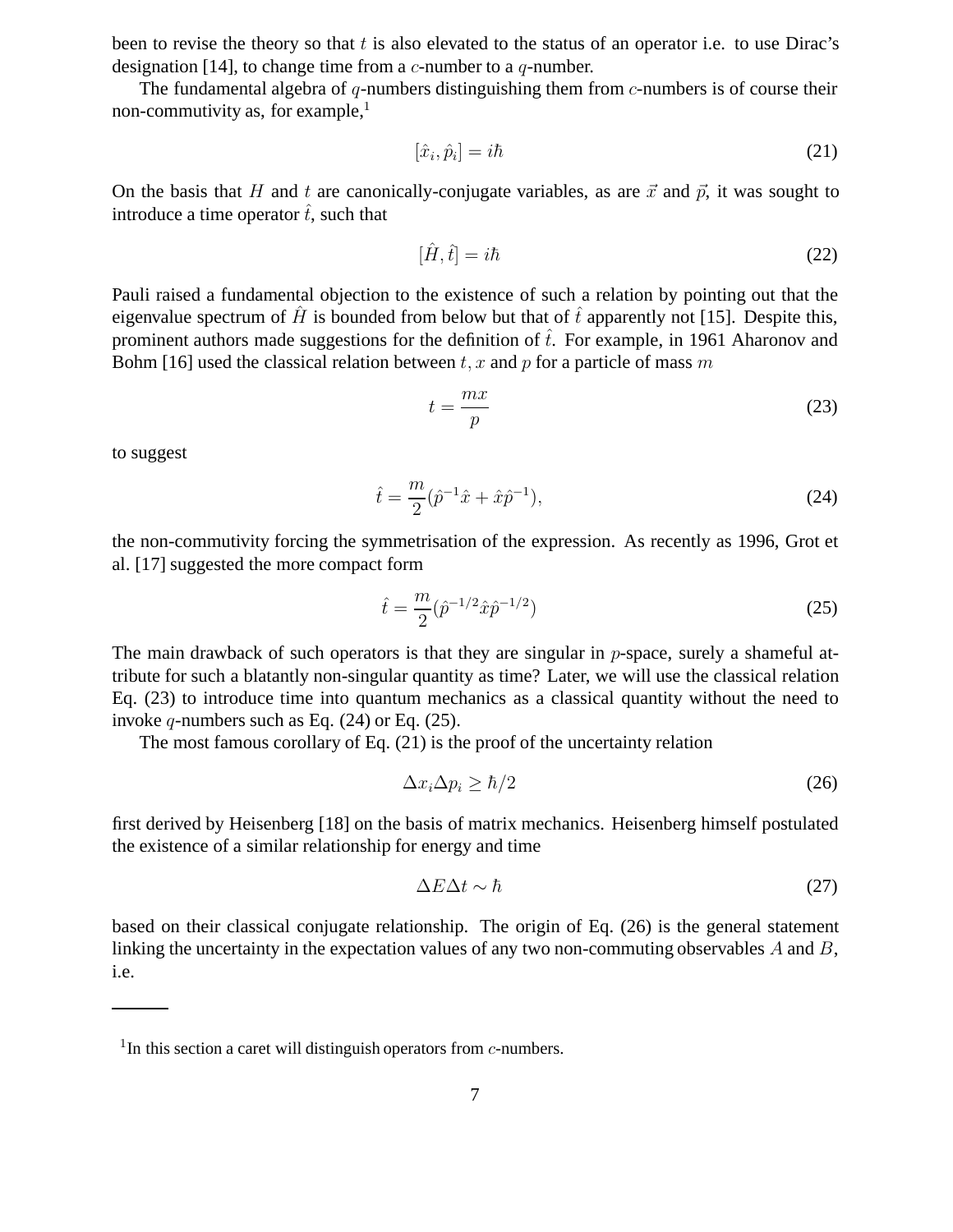$$
\Delta A \Delta B \ge \frac{1}{2} |\langle [\hat{A}, \hat{B}] \rangle| \tag{28}
$$

The absence of a time operator has left generations of students, and the authors of texts on quantum theory, bemused as to the origin of Eq. (27). As in the derivation of the TDSE, most authors resort to the plausibility argument based on  $E$  and  $t$  as classically conjugate variables (e.g., Roman [12]). However, others do attempt to link the relation Eq. (27) to the act of measurement using arguments first put forward by Mandelstam and Tamm [19] described below. Although we believe this to be the correct point of view, it still requires the TDSE for its proof, as do all the methods listed below. In paper I we gave a derivation based on the TISE, using only the fundamental operator relation Eq. (28).

Over the years there have been many attempts to 'clean-up' the derivation of the time-energy relation from the TDSE. Some of the derivations are listed here simply to demonstrate, by the variety of these derivations, the fundamental difficulty of defining the role of time in quantum mechanics, see [20,21] and references therein).

## 1. Energy wavepackets

In this approach one forms wavepackets bounded in time from an integral over eigenstates of different energy, with an arbitrarily chosen weight function. The relation Eq. (27) then arises from the mathematical property of Fourier transforms of bounded functions in frequency and time

$$
\Delta\omega\Delta t\sim 1
$$

and hence, in quantum mechanics

 $\Delta E \Delta t \sim \hbar$ 

## 2. Time-dependent perturbation theory

In 1931, Peierls and Landau [22] considered a quantum system subjected to a constant perturbation and derived the probability of performing an inelastic transition of energy change  $\Delta E$  as

$$
P(t) \sim \frac{\sin^2(\frac{\Delta Et}{\hbar})}{(\Delta E)^2} \tag{29}
$$

The width of this function as  $\Delta E$  is varied gives the uncertainty relation Eq. (27). This derivation is clearly based on an open system and the use of first-order perturbation theory limits the applicability.

# 3. From the position-momentum uncertainty relation

Many books start from Eq. (26) for a closed system and use the relation for a free particle of mass  $m$ 

$$
\Delta E = \frac{\partial E}{\partial p} \Delta p = v \Delta p \tag{30}
$$

and define  $\Delta t = \Delta x/v$  to obtain

$$
\Delta x \Delta p = \Delta E \Delta t \ge \hbar/2 \tag{31}
$$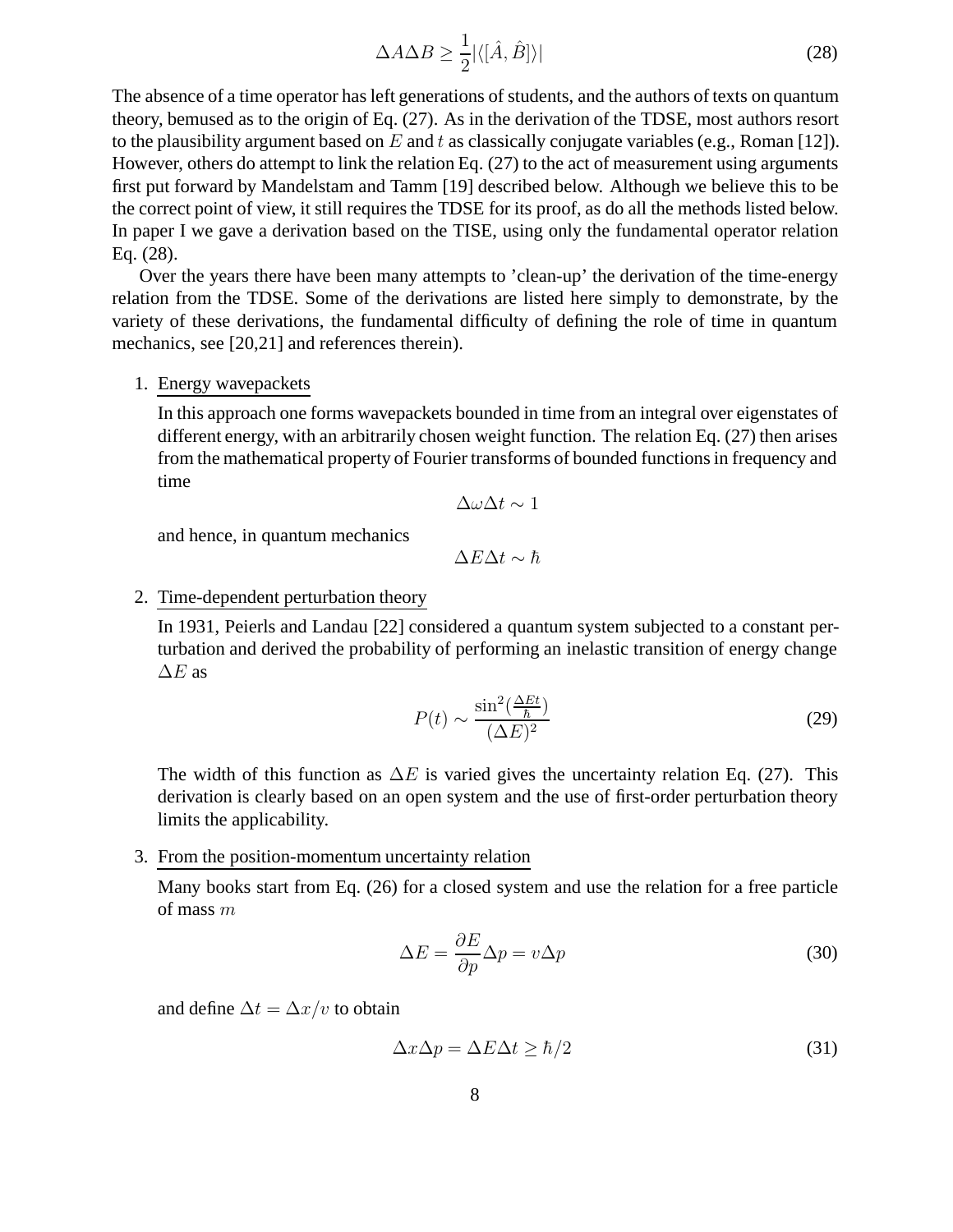Not only does this method rely upon free motion, it is also required to introduce the concept of velocity, a classical quantity alien to a quantum system.

## 4. From the 'true' uncertainty relation

In 1945, Mandelstam and Tamm [19] introduced a derivation based on the operator relation Eq. (28). With  $\hat{B} = \hat{H}$  one has

$$
\Delta A \Delta E \ge \frac{1}{2} |\langle [\hat{A}, \hat{H}] \rangle| \tag{32}
$$

Using the TDSE, one then proves that

$$
\frac{d\langle\hat{A}\rangle}{dt} = \frac{i}{\hbar}\langle[\hat{A},\hat{H}]\rangle\tag{33}
$$

to define a time interval

$$
\Delta t = \Delta A \left| \frac{d\langle \hat{A} \rangle}{dt} \right|^{-1} \tag{34}
$$

Then, from Eq. (32), one has

$$
\Delta t \Delta E \geq \hbar/2.
$$

Although based on Eq. (28), this result is also a little unsatisfactory since the definition of  $\Delta t$ , and hence the uncertainty  $\Delta E$  in the energy of the quantum system, appears to depend upon some arbitrary other observable A.

## 5. From the moments of time

Wigner in 1972 [23] suggested that one define moments of the time distribution defined as

$$
\langle t^n \rangle = \frac{\int_{-\infty}^{\infty} |\psi(x,t)|^2 t^n dt}{\int_{-\infty}^{\infty} |\psi(x,t)|^2 dt}
$$
(35)

and than constructed the time uncertainty

$$
\Delta t = (\langle t^2 \rangle - \langle t \rangle^2)^{\frac{1}{2}} \tag{36}
$$

to derive the energy-time uncertainty relation from the TDSE. This method has the difficulty that the moments are in principle position-dependent and they do not necessarily correspond to convergent integrals.

## 6. From the density matrix

Eberly and Singh [24], in 1973 proceeded from the TDSE to arrive at a Liouville equation for the density operator  $\hat{\rho}$  i.e.

$$
\frac{d\hat{\rho}}{dt} = \frac{i}{\hbar} [\hat{\rho}, \hat{H}] \tag{37}
$$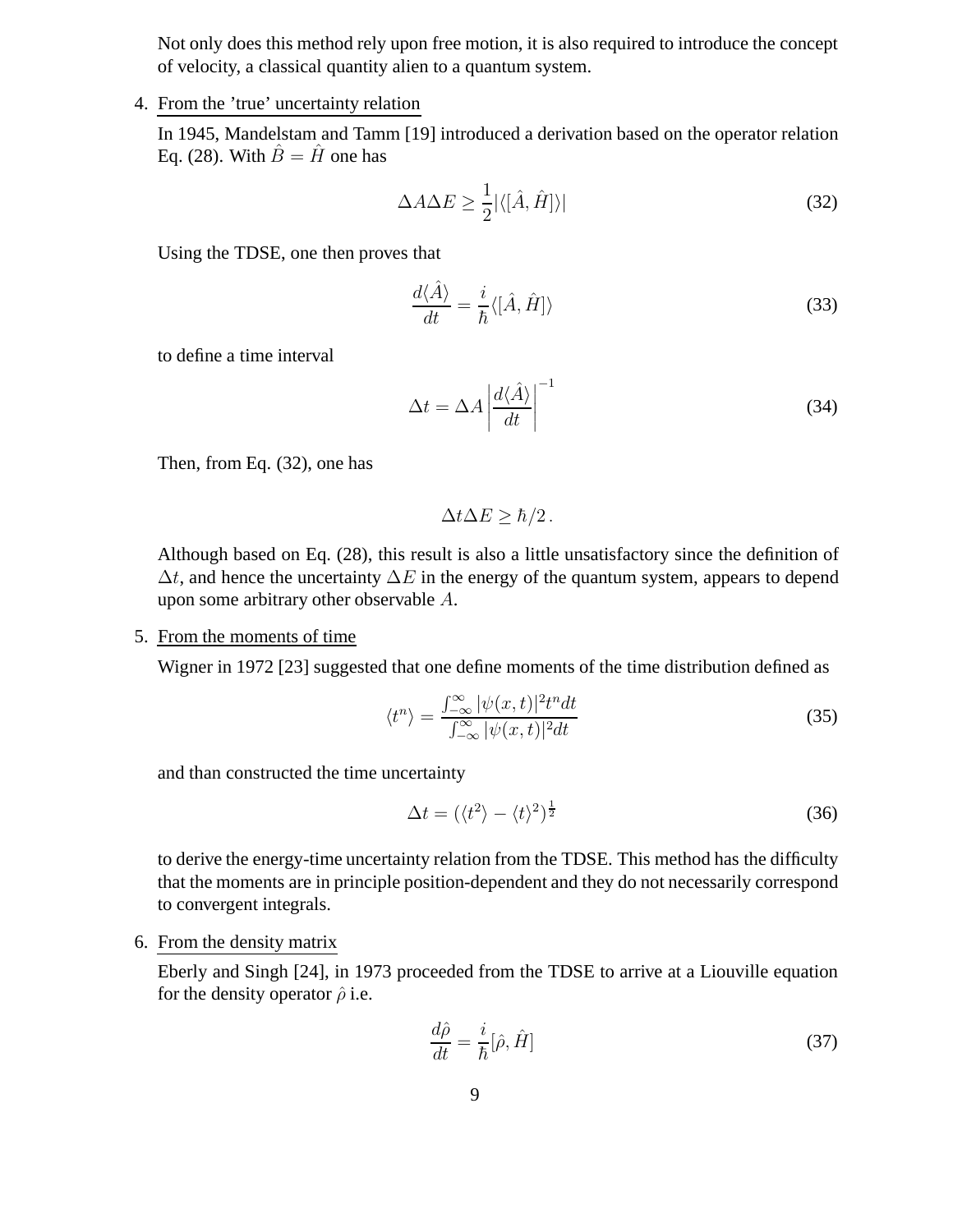They then showed that the stationarity of the ensemble is proportional to  $\Delta(\frac{d\rho}{dt})$  and used this to define a time uncertainty

$$
\Delta t \sim \left[ \Delta \left( \frac{d\rho}{dt} \right) \right]^{-1} \tag{38}
$$

They then derived the time-energy uncertainty by use of Eq. (37).

There have been many other derivations published, using variants of the above methods [21,25]. The plethora of proofs points to the uncertain position occupied by the time-energy uncertainty relation in standard quantum mechanics. We suggest that the problem is the failure to recognise that the TDSE, on which the above proofs are based, is a mixed quantum-classical equation and that  $\Delta E$ , like  $\Delta p$  and  $\Delta x$  is a property of the system but  $\Delta t$  is fixed by the external environment and is not a property of the system itself. From this point of view we feel that treatments interpreting  $\Delta t$  as the time taken for a measurement (the intrusion of a classical measuring apparatus into the quantum system) are the valid ones. Similar remarks can be made concerning the numerous attempts to define quantum times e.g. dwell times, lifetimes, tunnelling times, arrival times. Whilst doubtless a useful practical concept for the description of the results of measurements made with macroscopic devices, time, as velocity, is basically a concept alien to quantum mechanics. As shown in paper I, time enters only when the measuring device becomes so large that it can be treated to good enough approximation as an object obeying classical mechanics.

#### **IV. THE DERIVATION OF THE TDSE FROM THE TISE**

In paper I it was shown how the TDSE for a quantum system arises from the TISE for the larger object of system plus environment in the limit that the environment becomes large enough to be treated classically. In this section we present a more detailed derivation of the TDSE with the aim of showing how the initially entangled state of system and environment becomes gradually disentangled in the limit that the back-coupling of the system on the environment can be neglected. This occurs at various levels of semi-classical approximation. One aspect of the back-coupling that will be emphasized is the occurrence of generalized 'vector potentials', one element of which are the geometric phases in the environment wavefunction  $\chi_n(R)$ .

The TISE for the quantum object comprising a system S and its environment  $\mathcal E$  is written

$$
H\Psi = E\Psi
$$
  
i.e.  $(H_{\mathcal{E}} + H_{\mathcal{S}} + H_{I})\Psi = E\Psi$  (39)

where  $H_I$  represents the interaction between S and  $\mathcal E$ . The total wavefunction can be expanded

$$
\Psi(x,R) = \sum_{m} \chi_m(R) \psi_m(x,R)
$$
\n(40)

where  $\{x\}$  and  $\{R\}$  are system and environment variables respectively. The environment Hamiltonian is  $H_{\mathcal{E}} = K + V_{\mathcal{E}}$  with

$$
K = -\frac{\hbar^2}{2M} \sum_i \frac{\partial^2}{\partial R_i^2} = -\frac{\hbar^2}{2M} \nabla_R^2 \tag{41}
$$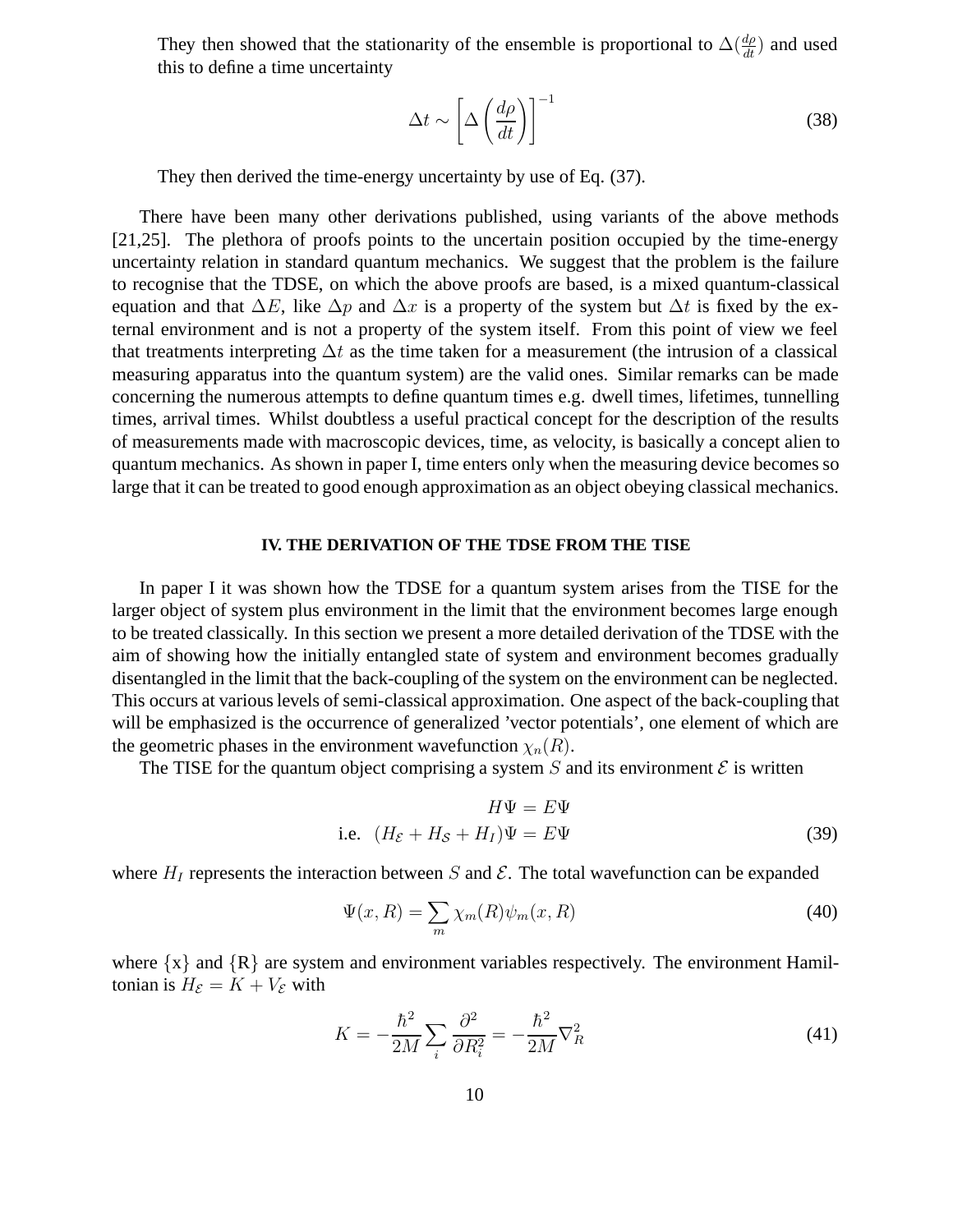a form that is appropriate to environments consisting of charged particles or quantized fields (photons or phonons).

Substitution of the expansion Eq. (40) into Eq. (39) and projection onto a state  $\psi_n(x, R)$  leads to the coupled TISE for the environment wavefunctions  $\chi_m$  i.e.

$$
\sum_{m} \langle \psi_n | - \frac{\hbar^2}{2M} \nabla_R^2 | \psi_m \rangle \chi_m(R) + V_{\mathcal{E}} \chi_n(R) + \sum_m \langle \psi_n | H_{\mathcal{S}} + H_I | \psi_m \rangle \chi_m(R) = E \chi_n(R) \tag{42}
$$

where integration is over system variables  $\{x\}$  only. The 'potentials'

$$
\mathcal{E}_{mn}(R) = \langle \psi_m | H_{\mathcal{S}} + H_I | \psi_n \rangle \tag{43}
$$

depending upon the state of the quantum system provide energy surfaces which decide the state of the environment. The rest of the coupling occurs in the kinetic energy terms and can be conveniently written as

$$
\langle \psi_m | - \frac{\hbar^2}{2M} \nabla_R^2 | \psi_n \rangle \chi_n = - \frac{\hbar^2}{2M} \sum_k (\delta_{mk} \nabla_R + \langle \psi_m | \nabla_R | \psi_k \rangle) (\delta_{kn} \nabla_R + \langle \psi_k | \nabla_R^2 | \psi_n \rangle) \chi_n \quad (44)
$$

Defining

$$
A_{mn}(R) = i\hbar \langle \psi_m | \nabla_R | \psi_n \rangle,\tag{45}
$$

Eq. (42) can be written formally as

$$
\sum_{m} \left[ \frac{1}{2M} (\underline{P}^2)_{nm} + \mathcal{E}_{nm}(R) \right] \chi_m + V_{\mathcal{E}} \chi_n(R) = E \chi_n(R) \tag{46}
$$

where,

$$
\underline{\underline{P}} = -i\hbar(\underline{\underline{1}}\nabla_R - \frac{i}{\hbar}\underline{\underline{A}}) = (\underline{\underline{1}}P_R - \underline{\underline{A}}) \text{ or } P_{ij} = (\delta_{ij}P_R - A_{ij})
$$
(47)

This is exact, the notation being chosen to emphasize that the kinematic coupling A appears as a vector potential. One notes that back-coupling from the system to the environment occurs not only through the vector potential but explicitly through the potentials  $\mathcal{E}_{mn}(R)$ .

The companion set of equations to Eq. (46) for the system wavefunctions is

$$
\sum_{m} \chi_{m}(R) \left[ H_{\mathcal{S}} + H_{I}(x, R) - \left( E - V_{\mathcal{E}}(R) + \frac{1}{\chi_{m}} \frac{\hbar^{2}}{2M} \nabla_{R}^{2} \chi_{m} \right) - \frac{\hbar^{2}}{2M} \nabla_{R}^{2} - \frac{1}{\chi_{m}} \frac{\hbar^{2}}{M} \nabla_{R} \chi_{m} \cdot \nabla_{R} \right] \psi_{m}(x, R) = 0
$$
\n(48)

which gives an effective equation for each state of the quantum system.

The key approximation in disentangling Eq. (46) and Eq. (48) is to consider that the environment becomes so large that changes in the system, i.e. the variation of the matrix elements  $\mathcal{E}_{mn}(R)$  and  $A_{mn}(R)$ , has no appreciable effect on its dynamics. The first stage in this approximation scheme, equivalent to a first-order perturbation theory is to neglect in Eq. (46) all off-diagonal matrix elements, to give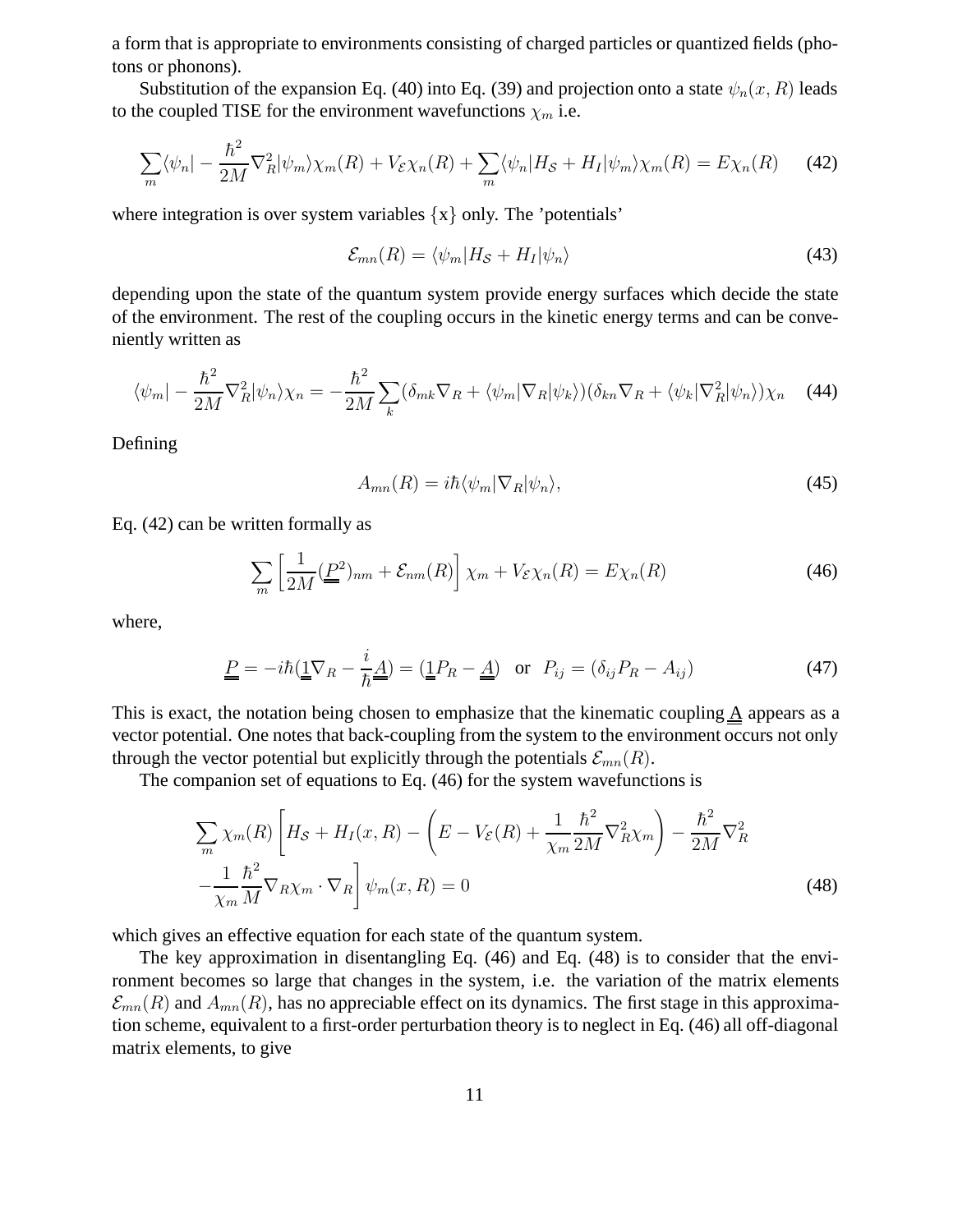$$
\left[\frac{1}{2M}(P_R - A_{nn}(R))^2 + V_{\mathcal{E}}(R) + E_n(R)\right]\chi_n(R) = E\chi_n(R),\tag{49}
$$

where  $E_n(R) = \mathcal{E}_{nn}(R)$ . In this approximation, there is simply a different effective potential energy surface deciding the state of the environment coupled to each state of the quantum system. The vector potential  $A_{nn}$ , giving rise to a geometric phase, is zero for real wavefunctions  $\psi_n(x, R)$  or, since now diagonal, can be incorporated in the definition of an effective environment momentum operator.

The next level of approximation is to use a semi-classical approximation for each  $\chi_n(R)$  i.e., one writes

$$
\chi_n(R) = a_n(R) \exp(iW_n(R)/\hbar)
$$
\n(50)

with

$$
\nabla_R W_n = \vec{P}_n \tag{51}
$$

where the classical momentum  $\vec{P}_n$  and position  $\vec{R}_n$  are decided by Hamilton's equations

$$
\frac{d}{dt}\vec{P}_n = -\nabla_R H = -\nabla_R (V_{\mathcal{E}} + E_n)
$$
\n(52a)

$$
\frac{d}{dt}\vec{R}_n = \nabla_P H\tag{52b}
$$

For the standard kinetic energy  $\vec{P}^2/2M$  we use, one obtains from Eq. (52b) that  $\vec{P}_n = Md\vec{R}_n/dt$ . It is at this level of approximation that time first enters quantum mechanics, since to leading order in  $\hbar$  we can write, with Eq. (50)

$$
\frac{\hbar}{iM}\nabla_R\chi_n = \frac{\chi_n}{a_n}\frac{\hbar}{iM}\nabla_R a_n + \chi_n \frac{1}{M}\nabla_R W_n \approx \chi_n \frac{d\vec{R_n}}{dt}
$$
\n(53)

For the system  $S$  the equations coupled to Eq. (49) read now

$$
\sum_{m} \chi_{m} \left[ H_{\mathcal{S}} + H_{I}(x, R) - E_{m}(R) - \frac{\hbar^{2}}{2M} \nabla_{R}^{2} - \frac{d\vec{R}_{m}}{dt} \cdot \nabla_{R} \right] \psi_{m}(x, R) = 0 \tag{54}
$$

In paper I it was shown that the term  $(\hbar^2/2M)\nabla_R^2$  in Eq. (54) involving higher-order gradient couplings can be neglected in comparison with

$$
i\hbar \frac{d\vec{R_n}}{dt} \nabla_R = i\hbar \frac{d}{d\tau_n}
$$
\n(55)

Hence Eq. (54) becomes

$$
\sum_{m} \chi_{m} \left[ H_{\mathcal{S}} + H_{I}(x, \tau_{m}) - E_{m}(\tau_{m}) - i\hbar \frac{\partial}{\partial \tau_{m}} \right] \psi_{m}(x, \tau_{m}) = 0 \tag{56}
$$

where now the quantum  $R$  dependence has been replaced by a classical time dependence.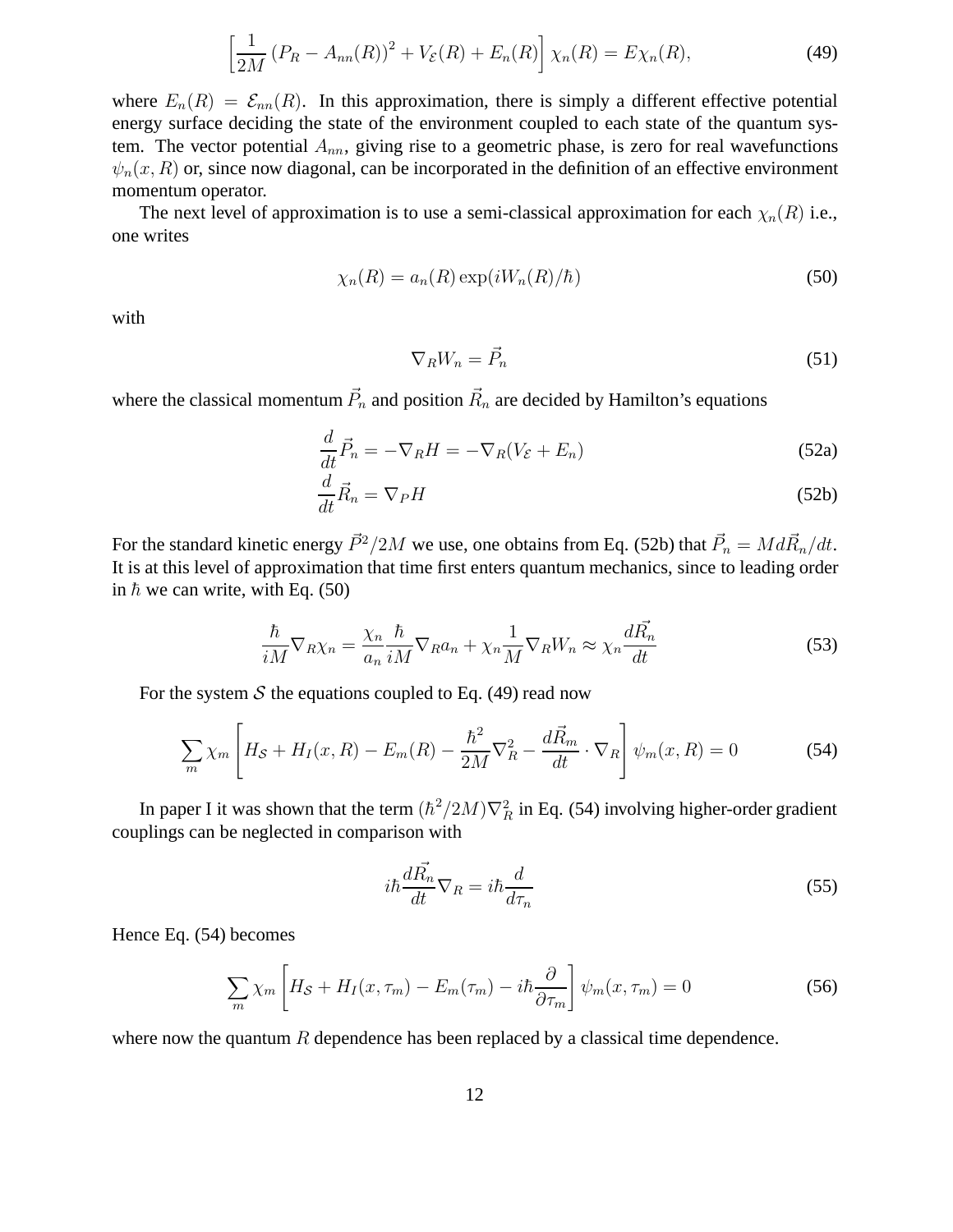In the approximation represented by equations Eq. (51) and Eq. (56), the environment moves classically but its motion and hence the interaction time with the quantum system is still governed by the state of the quantum system. This is the last vestige of a quantum influence on the environment. It is removed in the limit that the environment becomes fully disentangled from the quantum system and therefore can function as an external clock reading a unique time. This is achieved in the approximation that Eq. (50) becomes

$$
\chi_n(R) = a_n \exp(iW(R)/\hbar)
$$
\n(57)

valid if the variations in the potentials  $E_n$  in Eq. (52a) are negligible compared to  $V_{\mathcal{E}}$ . Then we get from Eq. (57) the unique time derivative

$$
\nabla_R W = M \frac{d\vec{R}}{dt} \tag{58}
$$

Recognising that the terms  $E_m(t)$  in Eq. (56) can be removed by a purely time-dependent phase transformation and writing  $\psi_{\mathcal{S}}(x) = \sum_n a_n \psi_n(x)$  Eq. (56) becomes

$$
\left[H_{\mathcal{S}} + H_{I}(x, t) - i\hbar \frac{\partial}{\partial t}\right] \psi_{\mathcal{S}}(x, t) = 0
$$
\n(59)

the TDSE of Eq. (1) for the quantum system alone. This completes the disentanglement of the environment from the system; the environment's dynamics is defined by classical equations of motion unperturbed by changes in the state, e.g. the energy, of the quantum system. Conservation of energy has been abandoned at the price of introducing a unique time. This is consistent with the derivation of the energy-time uncertainty relation given in paper I. By contrast, the quantum system interacts with the environment through  $H_I(x, t)$  and thereby can emit or absorb energy. As a result of this interaction, its change of state can be monitored by the environment clock. Note that this interaction, however small, is crucial, since were it zero then the time dependence can be transformed away, the quantum system is closed and the TDSE Eq. (59) becomes the TISE Eq. (3).

Another aspect of quantum theory 'illuminated' by the above derivation is the question as to why the wavefunction is a complex function. As intimated in the introduction, Schrödinger had initially some difficulty with this point and discussions persist up to recent times [26]. The necessity for complexity is usually explained as due to the factor 'i' in the term  $ih\frac{\partial}{\partial t}$  of the TDSE. However, we argue that this term only arises in a classical approximation to the environment. When this approximation is not made, the environment remains quantal and there appears no reason that the solution to the TISE should not be real. Examination of our derivation shows that the origin of the factor  $i'$  in the TDSE lies in our semi-classical approximation for the environment

$$
\chi(R) \sim a(R) \exp(iW(R)/\hbar)
$$
\n(60a)

Why is a complex solution necessary? The answer can be seen most simply by taking the environment to be a single massive particle of constant momentum  $\vec{K}$  (no back-coupling from the quantum system, as we require). Then the semi-classical approximation Eq. (60a) becomes exact and we have, for motion in the  $Z$  direction

$$
\chi(R) = \exp(\pm iKZ) \tag{60b}
$$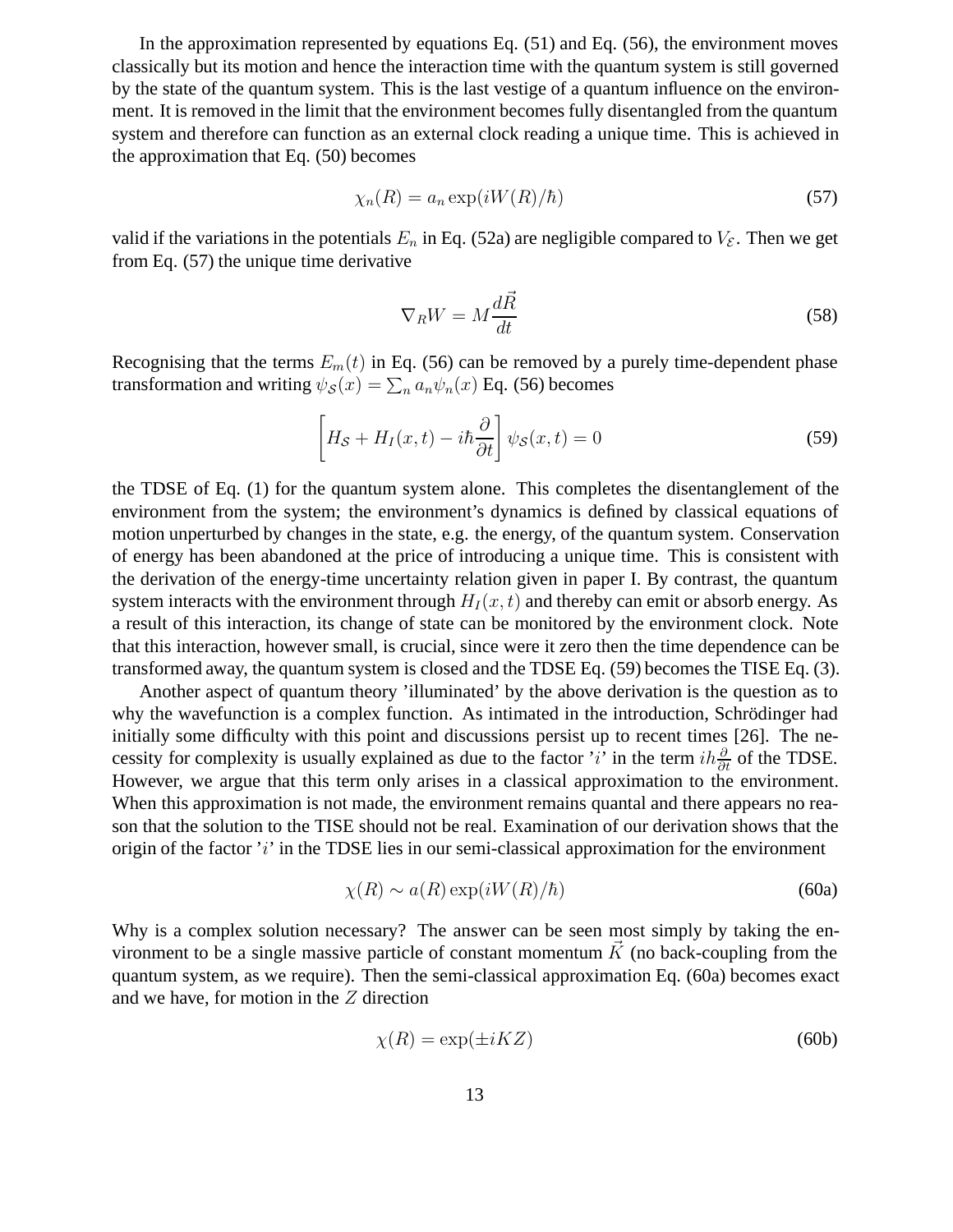Hence one sees that this function, which is an eigenfuntion of the momentum operator, is the origin of the factor  $i'$  (the simple form Eq. (60b) is exactly that used by Mott [3] in his original derivation). That such a phase-matching of the *real* solutions  $sin(KZ)$  and  $cos(KZ)$  is necessary is very nicely discussed by Merzbacher [27]. Thus we would argue that the origin of the complexity of wavefunctions arises not from the TDSE but from the construction of eigenfunctions of the  $\hat{p}$ operator in the TISE. It is the expression of our ability to distinguish between motion to the left or to the right  $(\pm K$  in Eq. (60b)) or expansion from contraction in the case of spherical waves. It is also significant in this connection that what is usually called 'time reversal' invariance in quantum mechanics is in fact the property of the system under momentum reversal.

## **V. THE TDSE IN QUANTUM GRAVITY**

There is an approach to quantum field theory in which *functional* Schrödinger equations appear, i.e. wave functionals which depend on field functions. Apart from this, the equations resemble Schrödinger equations of ordinary quantum mechanics. This approach has been much used in the field of quantum gravity [28]. There one attempts to quantise gravity in a way in which the classical limit produces the field equations of general relativity. One begins with the 'Hamiltonian constraint' of general relativity

$$
H = 0 \tag{61}
$$

and writes an operator version as the Wheeler-deWitt equation of quantum gravity

$$
\hat{H}\psi = 0\tag{62}
$$

The analogy to the quantisation of the classical constraint Eq. (5) to give the TISE of quantum mechanics Eq. (8) is complete. The remarkable thing is that Eq. (62) does not contain time. How one recovers the time to enter the classical four-dimensional space-time is known as 'the problem of time in quantum gravity' (a very readable account is given by Kiefer [29]). An even more remarkable thing is that the solution to this problem is to proceed exactly as is done in atomic and molecular physics ( [28,30] and as has been done in section IV, to reduce the TISE for a composite system to the TDSE for a part of the system whereby the remaining part has been treated semiclassically. In atomic physics the quantum part is the electronic motion and the motion of the heavy nuclei provides the classical time. In the general case of section IV (see paper I) the quantum system has a classical time provided by the large environment. In the case of quantum gravity, matter fields in the universe are the quantum objects and the gravitational field is treated in a semiclassical limit. As in section IV, back-coupling of matter fields on the gravitational three-metric is neglected and  $\psi$  is factorised

$$
\psi(\mathcal{G}, \phi) \approx \chi(\mathcal{G})\psi(\phi, \mathcal{G})
$$
\n(63)

where G denotes gravitational and  $\phi$  matter fields. This corresponds exactly to the single-channel version of Eq. (40). One sees that the gravitational field plays the role of the environment and the matter field  $\phi$  that of the quantum system.

Time arises when, exactly as in equation Eq. (50), the functional  $\chi$  is approximated semiclassically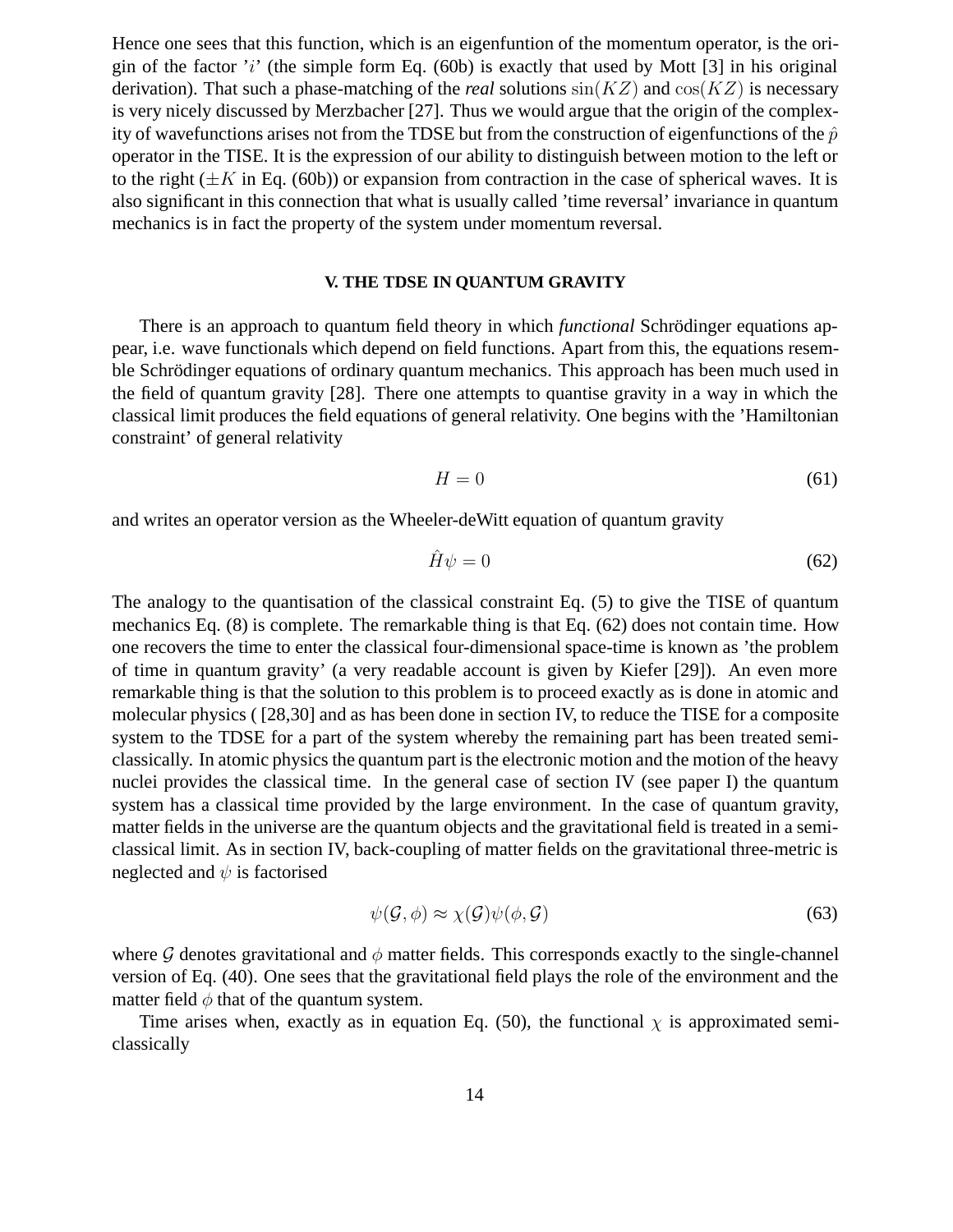$$
\chi(\mathcal{G}) = a(\mathcal{G}) \exp\left(\frac{i}{\hbar}W(\mathcal{G})\right) \tag{64}
$$

where the functional W obeys the Hamilton-Jacobi equations for the gravitational field alone (which are equivalent to the Einstein equations of classical general relativity). The operator  $\hat{H}$ in Eq. (62) contains the gravitational field operator and the operator  $H<sub>m</sub>$  of the matter fields. Substitution of Eq. (63) and Eq. (64) into the TISE Eq. (62) then leads to the TDSE for the matter fields alone i.e.

$$
i\hbar \nabla W \cdot \nabla \psi \equiv i\hbar \frac{\partial \psi}{\partial t} \approx H_m \psi \tag{65}
$$

again in complete analogy to Eq. (55).

One sees that the time entering the functional TDSE for the quantum fields arises from a classical description of the 'environment' and the time parameter is that arising in the classical field equations for this environment.

#### **VI. CONCLUSIONS**

We have presented a derivation of the time-dependent equation of Schrödinger. This derivation, unlike those presented in quantum mechanics text-books but in the spirit of Schrödinger's original approach to the problem, acknowledges that time enters quantum mechanics only when an external force on the quantum system is considered classically. Starting from a fully time-independent formulation of quantum mechanics (the TISE) we systematically derive the TDSE for a quantum system, with appropriate effective time-dependent Hamiltonian, in the approximation that the environment is treated semi-classically.

Our derivation relies on the assumption of a closed object comprising system plus environment. Only when the state of the environment is completely disentangled from that of the quantum system does a unique classical time parameter, a clock, for that system appear. Our supposition that this is how time always arises in quantum theory is supported by the observation that this is precisely how time enters the functional Schrödinger equation of quantum gravity. Here, the timeindependent functional Schrödinger equation for quantised space and matter (the whole universe) reduces to an effective functional TDSE for matter fields only, in the limit that the gravity field (the background environment for the quantised matter fields) is treated semi-classically. Apart from the replacement of wavefunctions by wave-functionals, the methods of derivation in the two cases are identical.

#### **Acknowledgements**

We are grateful to FHM Faisal, C Joachain, C. Kiefer and ARP Rau for helpful comments on this subject.